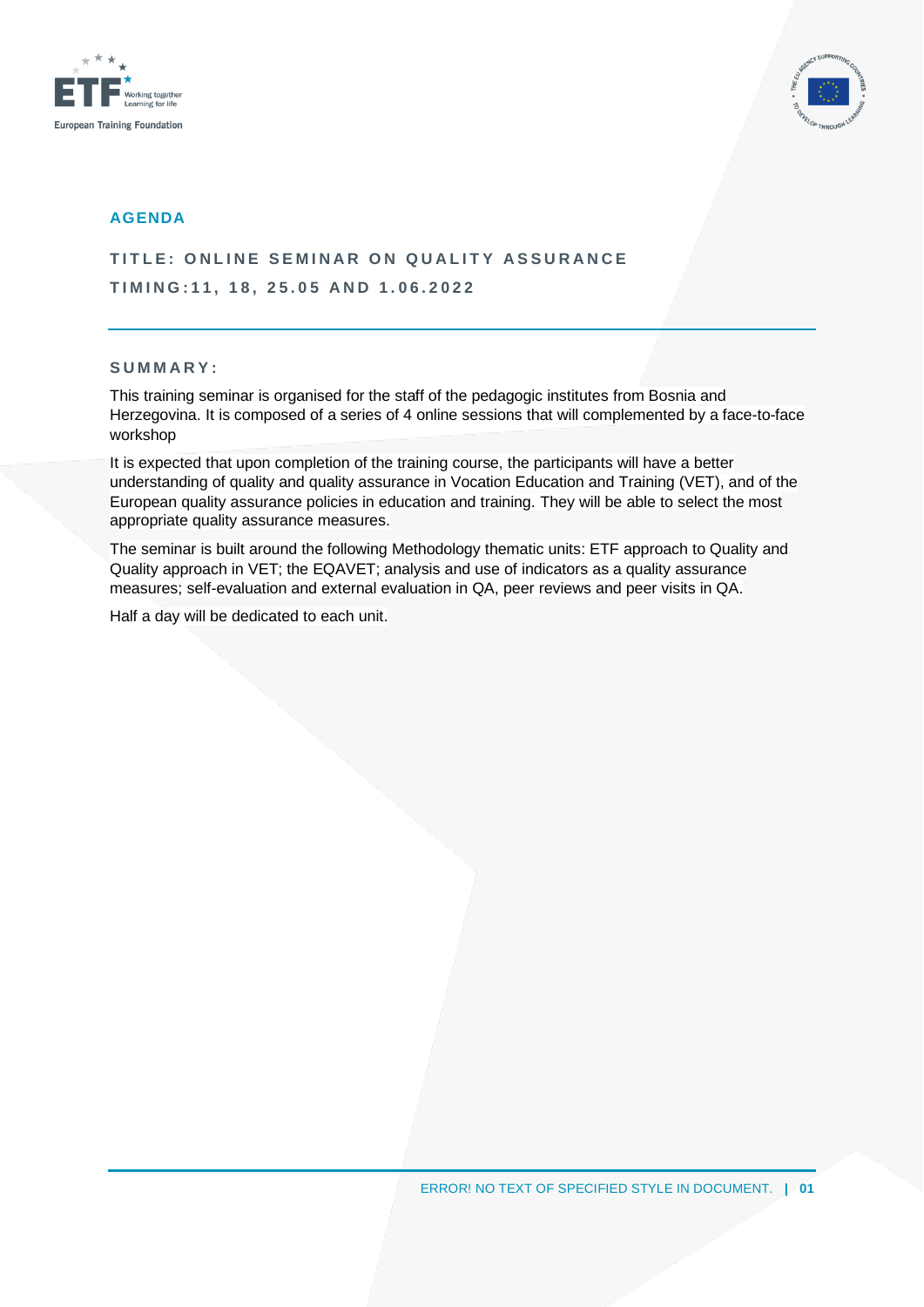# **Day 1: 11 May**

| <b>Time</b>     | <b>Agenda Item</b>                                                                |
|-----------------|-----------------------------------------------------------------------------------|
| $09:00 - 09:30$ | Opening by Hugues Moussy, Head of Systems Performance and<br>Assessment Unit, ETF |
|                 | Representative of the MoCA - tbc                                                  |
|                 | Tour de table: presentation of the participants                                   |
| $09:30 - 09:45$ | Presentation of the training: objectives and sessions                             |
| $09:45 - 10:30$ | The meaning of VET quality<br><b>ETF</b>                                          |
| $10:30 - 10:45$ | Break                                                                             |
| $10:45 - 12:30$ | Quality assurance in VET<br><b>ETF</b>                                            |

### **Day 2: 18 May**

| <b>Time</b>     | <b>Agenda Item</b>                                                                                                                          |
|-----------------|---------------------------------------------------------------------------------------------------------------------------------------------|
| $09:00 - 09:15$ | Review of day 1                                                                                                                             |
| $09:15 - 09:45$ | The EQAVET framework,<br>Keith Brumfit, EQAVET secretariat                                                                                  |
| 09:45-10:30     | EQARF: descriptors, criteria, and quality indicators,<br><b>ETF</b>                                                                         |
| $10:30 - 10:45$ | <b>Break</b>                                                                                                                                |
| $10:45 - 11:30$ | The experience of Ireland in making use of EQAVET<br><b>Barbara Kelly</b><br>Director of Awards<br>Quality and Qualifications Ireland (QQI) |
| $11:30 - 12:00$ | Breakout groups:<br>4 groups, each of them will review one of the 4 QA phases as<br>described in the EQAVET                                 |
| $12:00 - 12:00$ | Reflection from the groups on the descriptors                                                                                               |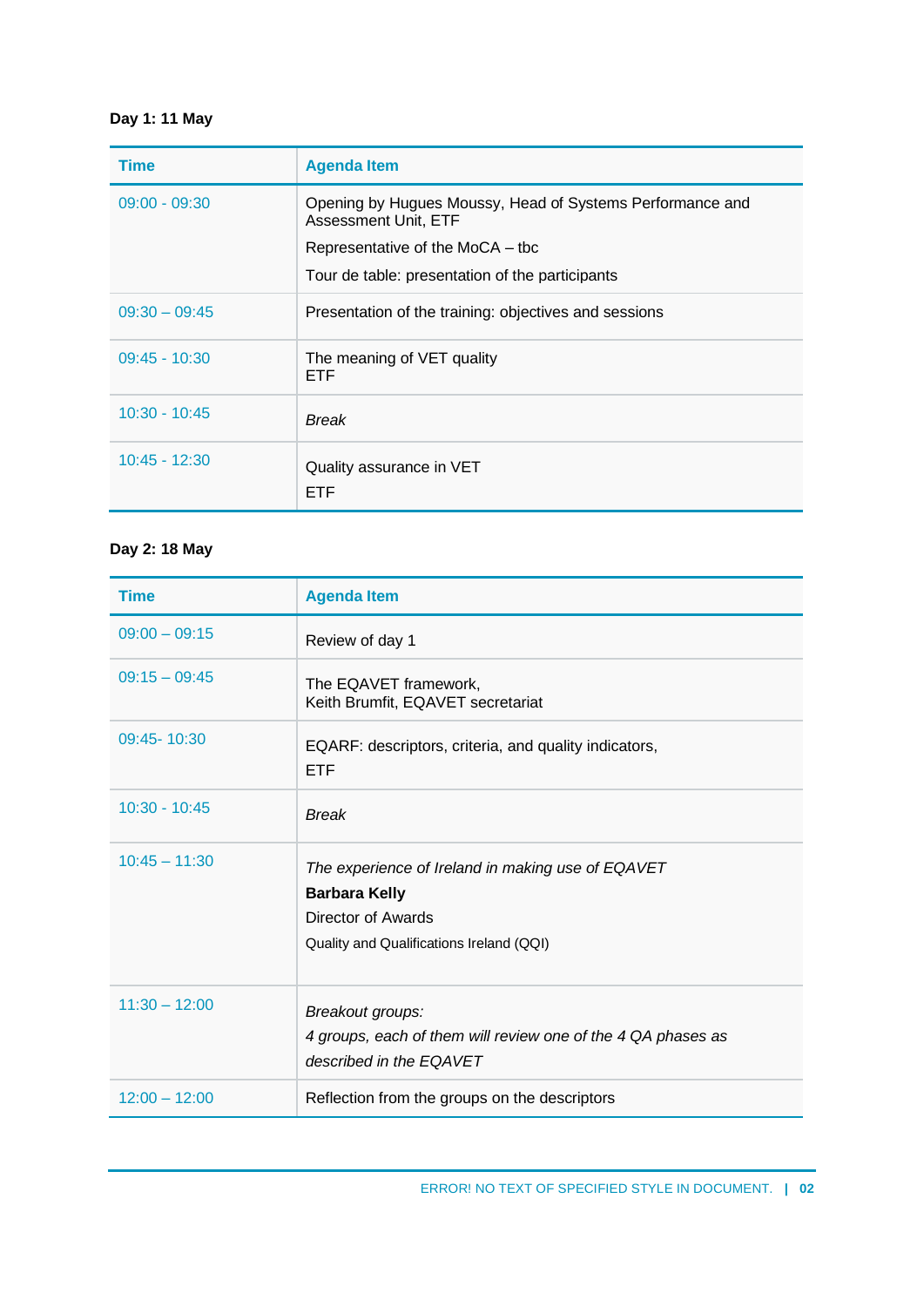## **Day 3: 25 May**

| Time            | <b>Agenda Item</b>                                                                                                                                                                                                                                                                                                                                                                                                                                                                                                                                 |
|-----------------|----------------------------------------------------------------------------------------------------------------------------------------------------------------------------------------------------------------------------------------------------------------------------------------------------------------------------------------------------------------------------------------------------------------------------------------------------------------------------------------------------------------------------------------------------|
| $09:00 - 09:15$ | Review of day 2                                                                                                                                                                                                                                                                                                                                                                                                                                                                                                                                    |
| $09:15 - 10:15$ | EQAVET quality indicators and their relevance for the assessment of<br><b>VET</b><br><b>ETF</b><br>Objectives:<br>Describe the logic behind the selection of indicators<br>Provide brief information on the definitions of indicators<br>Describe typical data sources<br>Describe relevance of indicators and their usage within policy<br>cycle<br>Interactive exercise (poll/mentimeter): select up to 3 most<br>indicators that you consider most important                                                                                    |
| $10:15 - 10:30$ | <b>Break</b>                                                                                                                                                                                                                                                                                                                                                                                                                                                                                                                                       |
| $10:30 - 12:00$ | Group work (breakout groups):<br>Each group reflects on the coverage and usage of quality indicators<br>Main questions:<br>Which indicators (to your best knowledge) are collected in BiH?<br>(Sub-question - What indicators that are missing you consider crucial<br>for the assessment of VET system?)<br>How are existing quality indicators used in your context/system?<br>What are the main challenges in the usage of quality indicators in your<br>context/system?<br>Use of Mural or Jamboard with pre-prepared templates for each group |
| $12:00 - 12:45$ | Reflection from the participants on the groupwork<br>Wrap up                                                                                                                                                                                                                                                                                                                                                                                                                                                                                       |